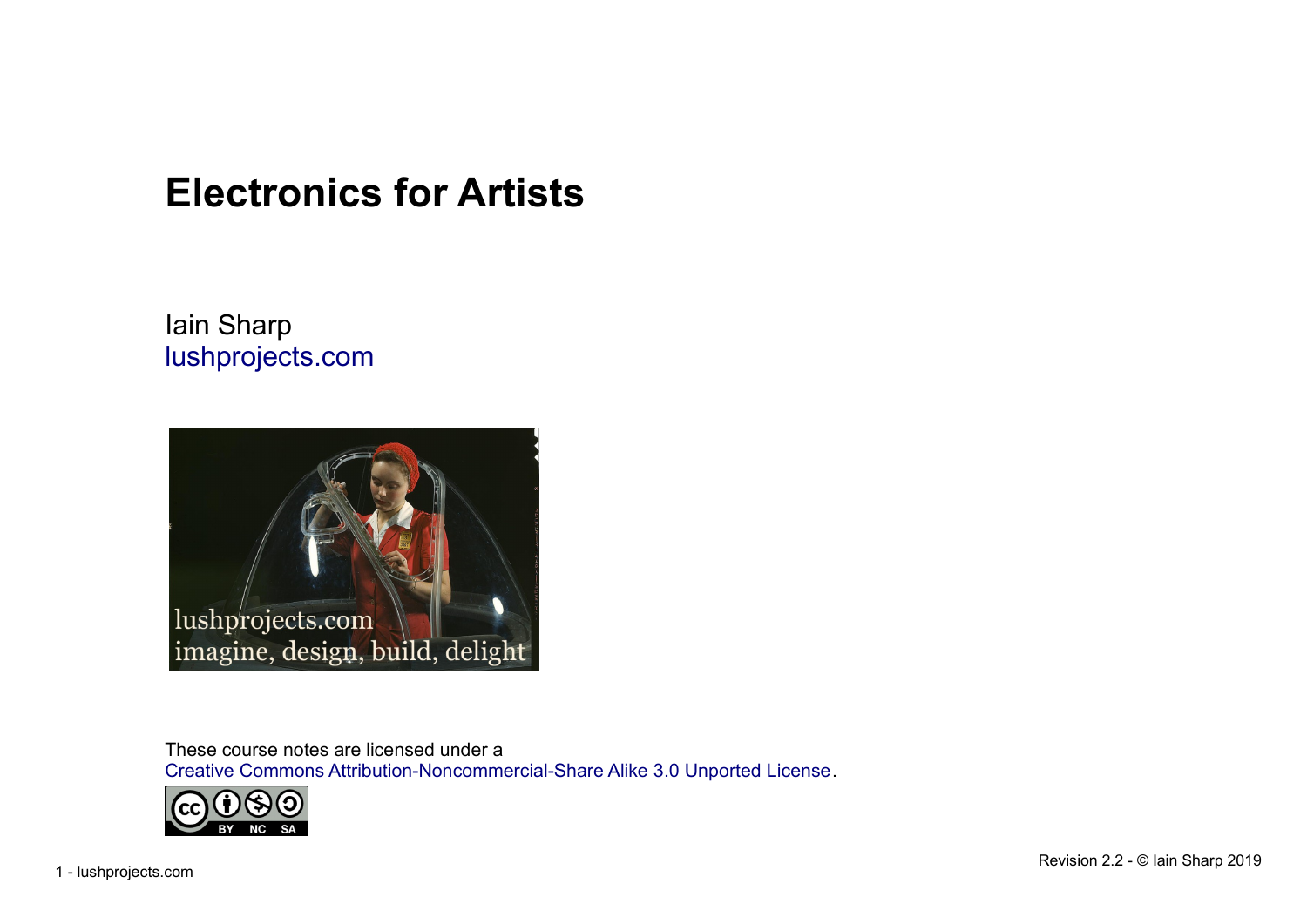**Part 1: Electronics**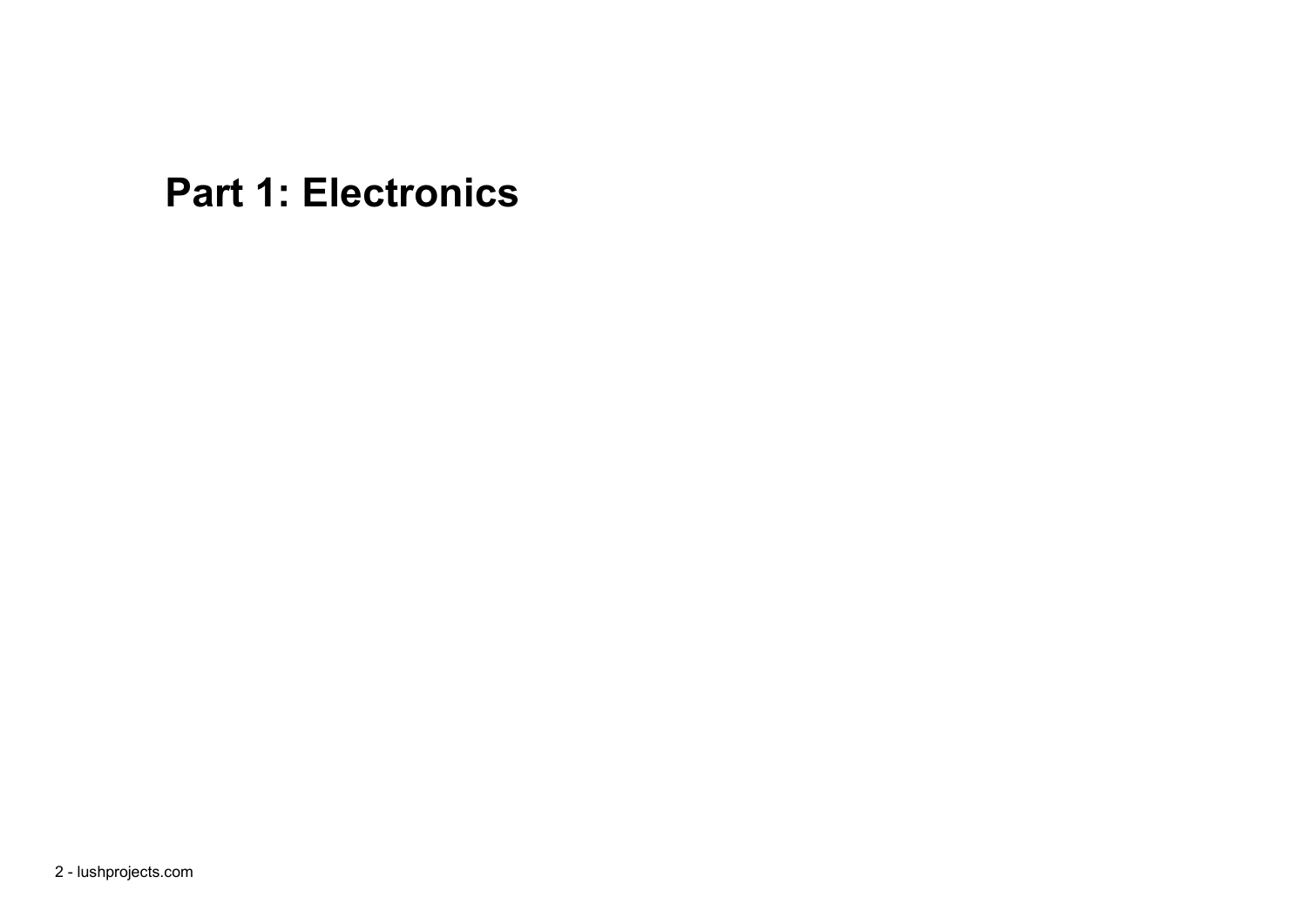#### **Batteries and Circuits**

Two things are needed to make a an electricity do something useful:

- 1) a source of *electrical potential* to provide the power,
- 2) a complete circuit round which electricity can flow.

We are going to use a battery to provide the electrical potential. A chemical reaction inside the battery works like a pump to push electricity. The amount of "push" is the voltage – measured in *Volts*.

The circuit for the electricity to flow round needs to be built of electrical conductors and must provide a loop from the positive to the negative terminal of the battery. Metals are by far the most common electrical conductors, but there are also all kinds of other materials that can be used to create special behaviours.

When a circuit is connected a *current* will flow round the circuit. The current is like the amount of water flowing through a pipe. The current is measured in *Amps*, or more usually for electronics a  $1/1,000^{\text{th}}$  of an Amp or milliamp (mA).

To understand electronic circuits it is normal to draw a *circuit diagram* or *schematic*. This diagram is like the London Underground map – it shows how things connect in a way that allows you to see the underlying pattern without the complexity of how things are physically laid out in the real world.



Count Alessandro Volta 1745 – 1827 Developed the first battery



# **Build on Breadboard**

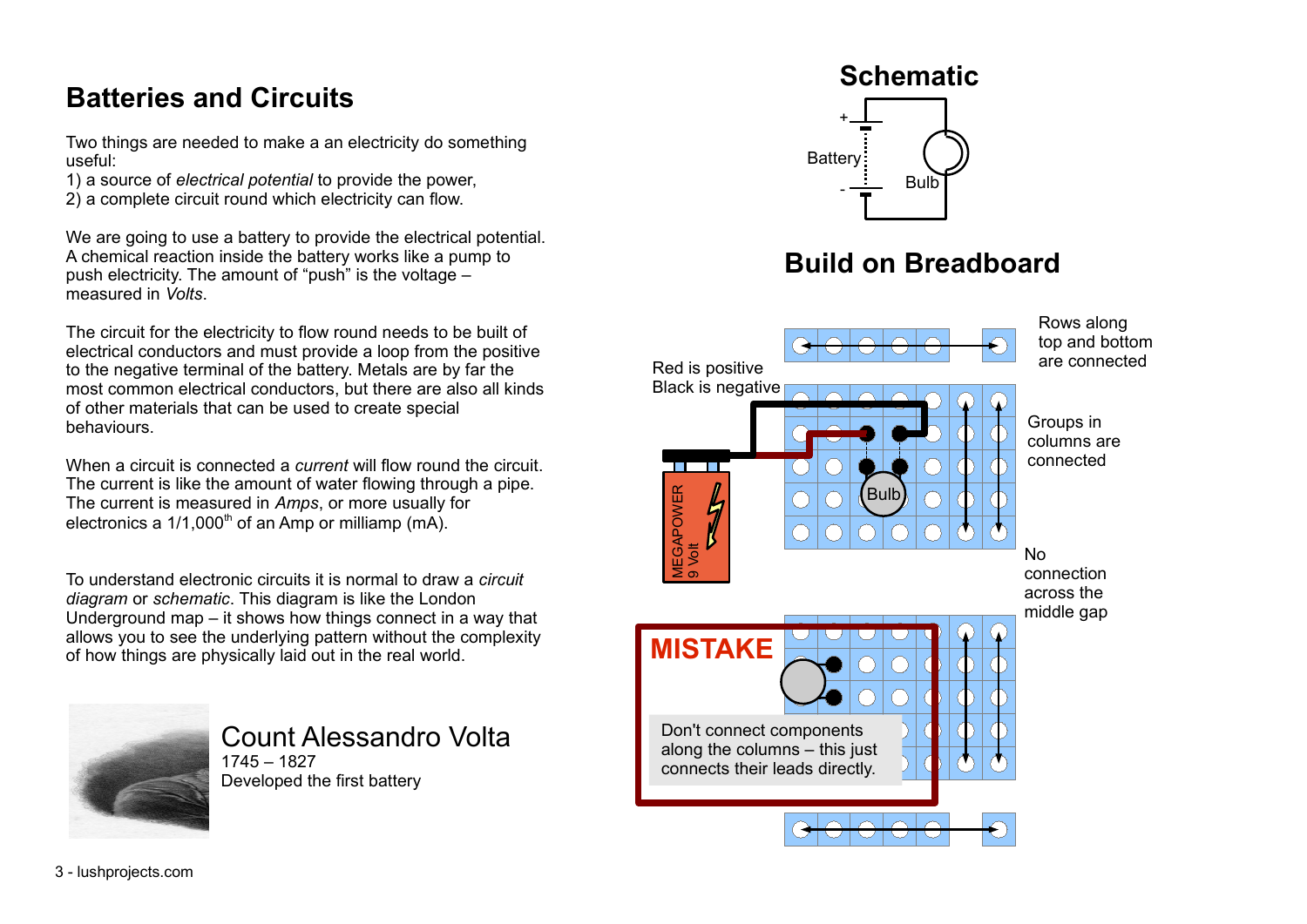# **Experiments with Series and Parallel Circuits**

Bulbs in Series





# Bulbs in Parallel

Like bulbs in your house



Joints on schematics are

Both bulbs get the full voltage of the battery. Twice the current flows when compared to having one bulb.

marked with dots the same job a light-  $\qquad \qquad \blacksquare$ Lifting one leg of a bulb out of the breadboard breaks the circuit through that bulb and allows them to be switched on and off individually. This is switch does.





#### **André-Marie Ampère** 20 January 1775 – 10 June 1836



Discovered many properties of electromagnetism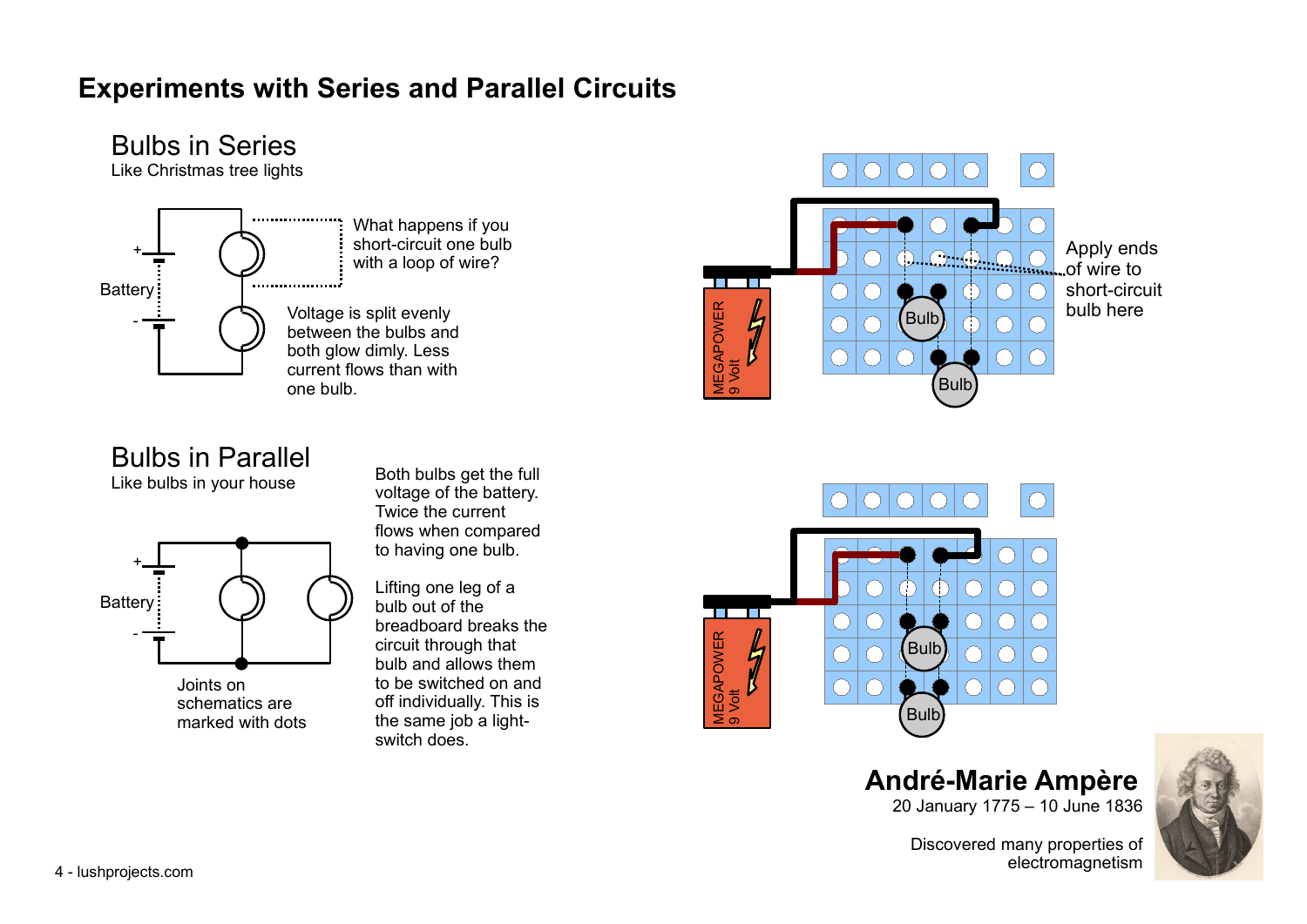#### **Resistors**

Resistors limit the flow of electricity through part of the circuit. This can be used to control timing circuits, divide voltages in to smaller portions or protect devices that are sensitive to too much current.

Resistance is measured in Ohms  $(Ω)$ , kilohms (1,000 $Ω = 1kΩ$ ) or Megohms (1,000,000Ω =1MΩ)

Resistors can go in the circuit either way round. The value is marked on the device with a colour code (see right), or it can be measured with almost any multimeter.

A shorthand is often used to write the value of a resistor. For

example: "100R"=100Ω "10k"=10kΩ "4k7"=4.7kΩ



Some resistors used in these experiments: 100R – Brown, Black, Brown 220R – Red, Red, Brown 1k – Brown, Black, Red 10k – Brown, Black, Orange 100k – Brown, Black, Yellow

4-Band-Code 2%, 5%, 10% 560kQ±5% ........... COLOR 1st BAND 2nd BAND $\frac{3}{2}$ 3rd B AND MULTIPLIER **TOLERANCE** Black  $\Box$  $\Box$  $1\Omega$  $(F)$ **Brown**  $\mathbf{1}$  $\mathbf{1}$  $10\Omega$  $±$  1% Red  $\overline{2}$  $\overline{2}$  $100\Omega$  $\pm$  2%  $(G)$  $\overline{3}$  $\overline{R}$ Orange  $1K\Omega$ Yellow  $\overline{4}$  $\overline{4}$  $10K\Omega$ Green  $\overline{5}$  $\overline{5}$  $±0.5%$  $(D)$  $100K\Omega$ **Blue**  $6<sup>1</sup>$  $6<sup>1</sup>$  $±0.25%$  $(C)$  $1M<sub>2</sub>$  $\overline{7}$  $\overline{7}$ Violet  $(B)$ 10MQ  $±0.10%$ Grey 8 8.  $±0.05%$  $\overline{9}$ White 9  $\Box$ Gold  $±$  5%  $0.1$  $\left( 0\right)$  $0.01$  $±10\%$  $(K)$ Silver 237Q± 1% 0.1%, 0.25%, 0.5%, 1% 5-Band-Code **Only for five band resistors! Skip for four band resistors**Digit Digit Multiplier Tolerance 4-band code Georg Simon Ohm Digit Digit Digit Multiplier Tolerance (16 March 1789 – 6 July 1854) Discovered the relationship between voltage and current in

5-band code

electrical circuits "Ohm's Law".

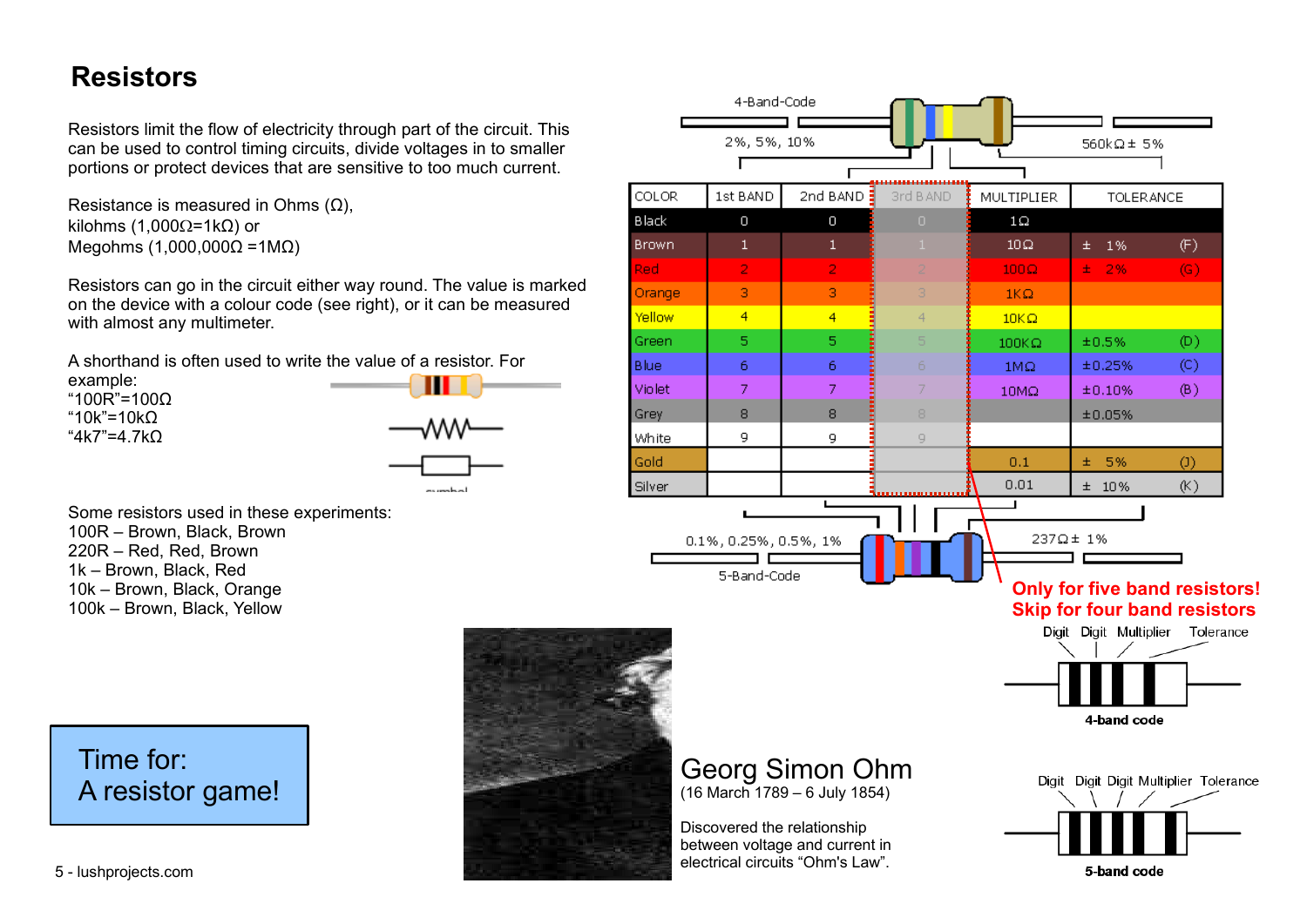# **Light Emitting Diode (LED)**

LEDs are solid state devices that emit light when electricity passes through them. They are directional and need to go in the circuit the right way round.

Once a certain "on" threshold voltage is reached (about 2V for a red LED) the current through an LED rises very quickly with the voltage. In most applications a resistor is needed to protect the LED from being overloaded due to this effect.



# **Captain Henry Joseph Round**

(2 June 1881 –17 August 1966) First to observe light emitted by a solid state diode



# **Experiments with LEDs and Resistors**



Try using different values of R in this circuit: 100k, 10k, 1k, 220R

What do you notice about the LED? What do you notice about the 220R resistor when it is in the circuit?



Try touching the ends of the wire probes on to different objects:

- your skin - fresh water
- salt water
- a thick line drawn with a soft pencil
- a (non light-emitting) diode (try this with the diode both ways  $\frac{1}{2}$  round)

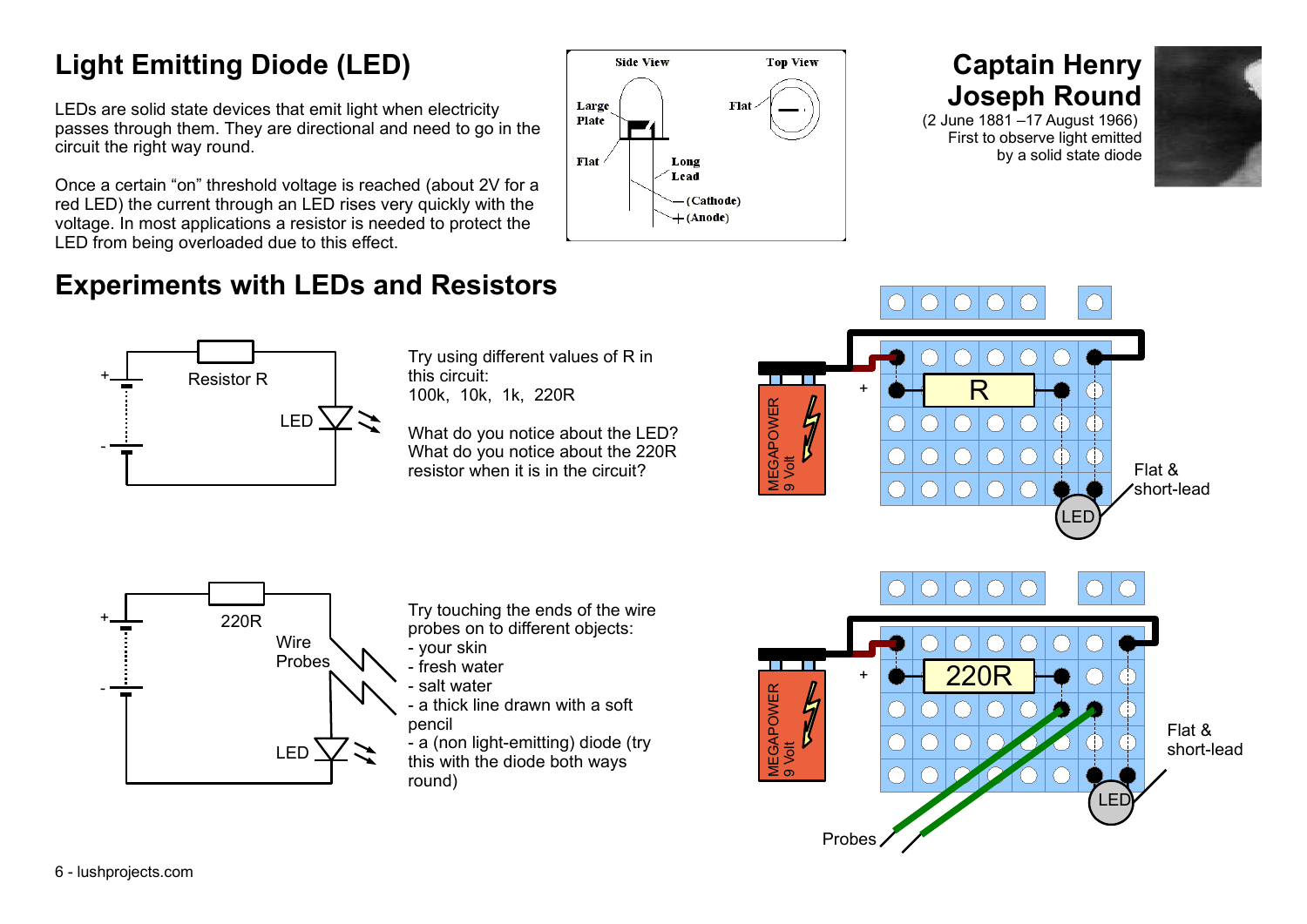#### **Transistors**

The solid state transistor is the single component that has driven the electronics revolution. Initially they were very hard to manufacture and regarded expensive specialized parts. Improved mass production techniques gradually lead to transistors becoming cheaply and easily available. Later on a new wave on innovation was created when it was realised that multiple transistors could be manufactured on a single wafer of silicon – leading to the integrated circuit, microprocessors, microcontrollers and all the advanced toolkit available to modern electronic engineers.

We are going to focus on one type of transistor – the *NPN bipolar transistor*. A transistor has three terminals and acts as an amplifier. For an NPN transistor the terminals are called the "collector", "base" and "emitter". A small current flowing in to the base and out of the emitter controls a much larger current flowing from the collector to the emitter. Think of the current at the base as working to control a tap that varies the flow through the collector. If no current flows in to the base then no current will flow through the collector either.

The base voltage varies between 0V when the transistor is off and about 0.7V when the transistor is on. Like an LED the input to the base normally needs to be protected by a resistor to stop the base being overloaded.

Using transistors we can build many types of circuits including amplifiers, logic circuits, oscillators, filters and power controllers.

The maximum collector current ranges from a few hundred mA to several Amps depending on the transistor. The gain of the transistor is the multiple of the base current the can flow through the collector. This is normally in the range 50-400 and is sometimes written as h<sub>FE</sub>



#### . **William Bradford Shockley**

(February 13, 1910 – August 12, 1989)

Leader of the team at Bell Labs that developed the junction transistor. Nobel prize winner. Also described as "the notorious eugenicist and scientific racist"..

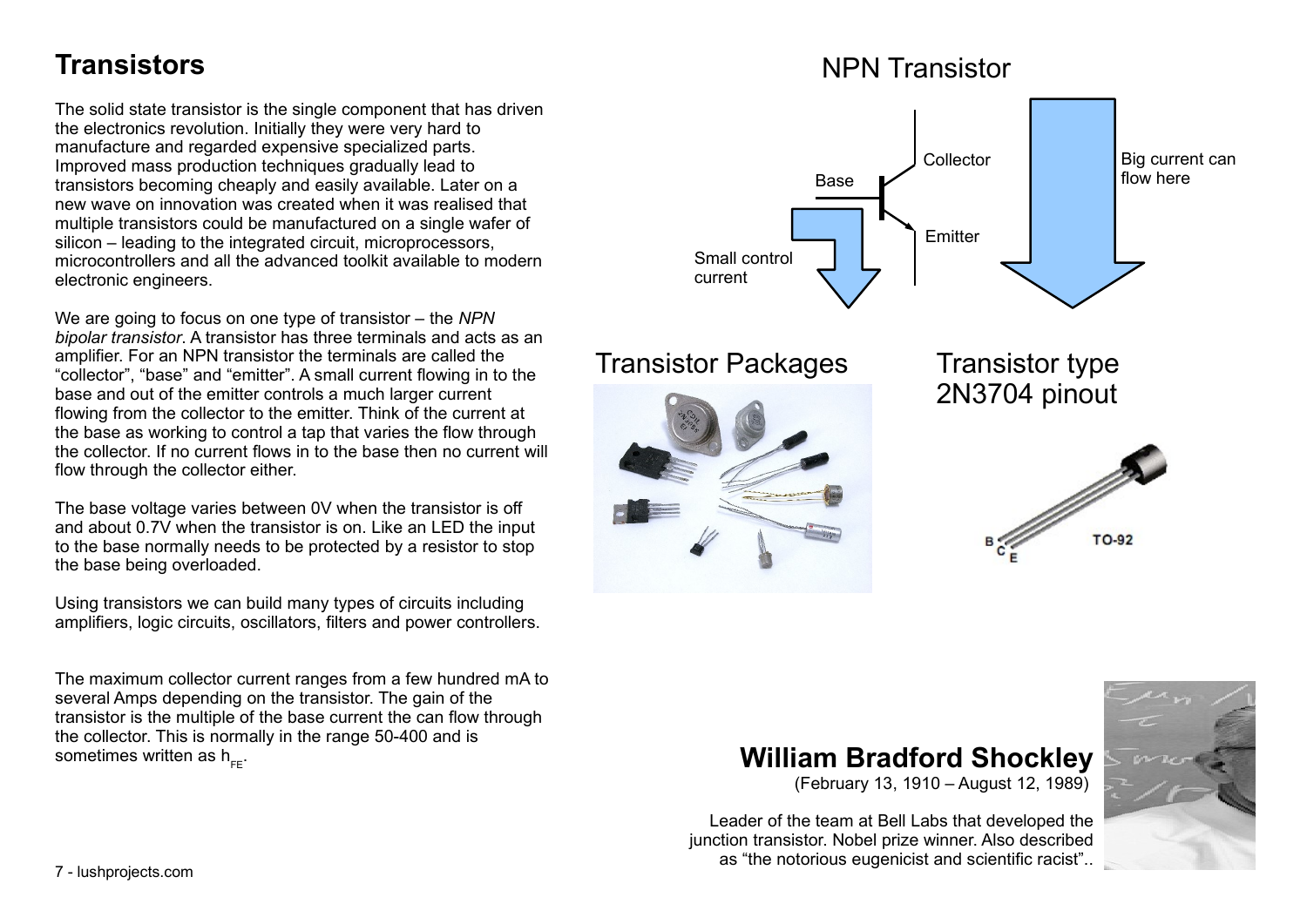#### **Experiments with a transistor**



Connect the circuit up as shown and then try applying the probes to various items. Notice the brightness of the two LEDs. You should find the LED in the collector circuit is much brighter than that in the base.

Items to try:

- Probes open (no connection). Transistor is off and neither LED is lit.

- Probes touching each other. Transistor is fully on. The LED in the collector circuit glows brightly.

- Probes along a pencil track

- Probes on your skin

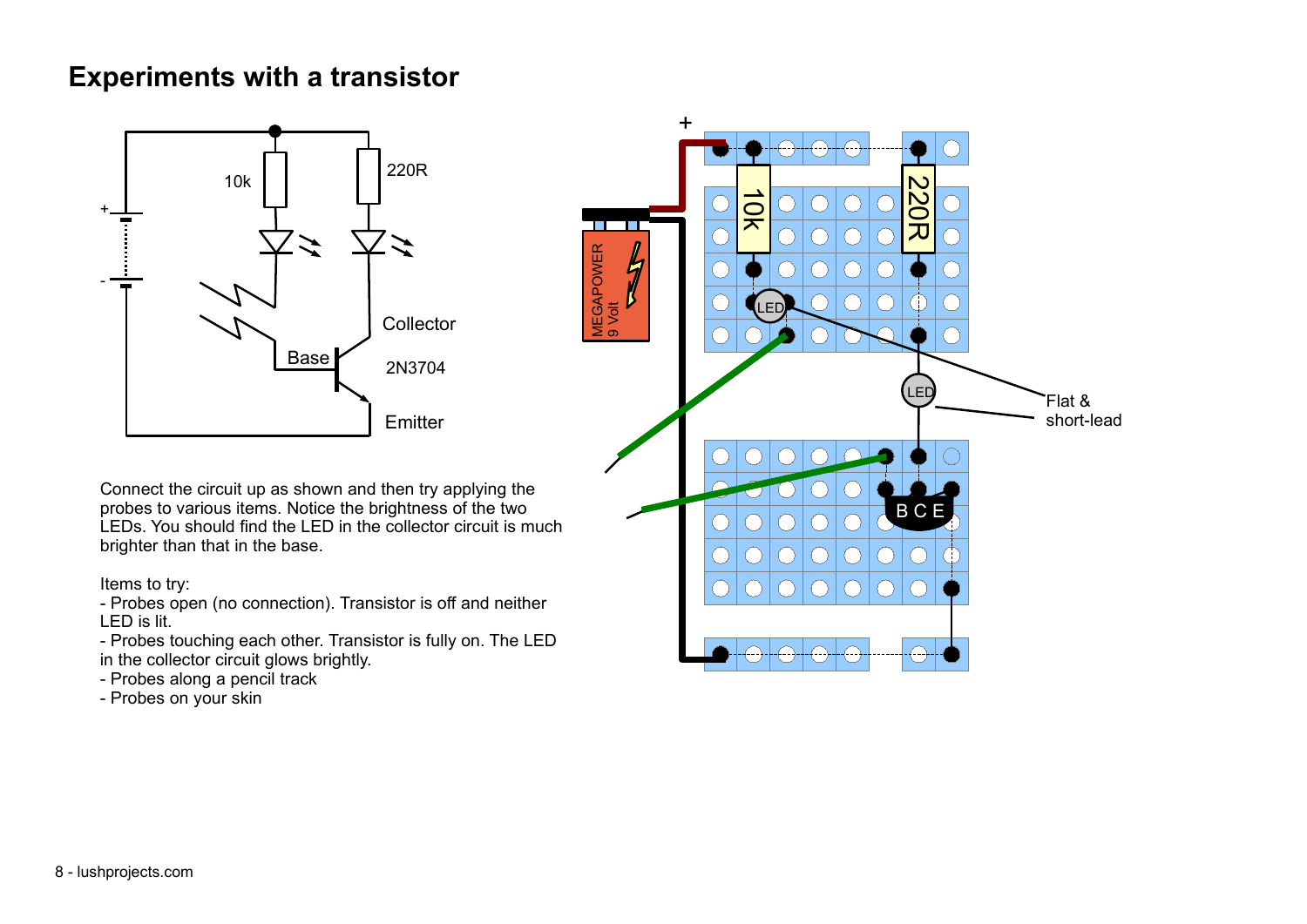#### **Capacitors**

Capacitors store and release small amounts of electrical charge. In electronic circuits they are used to control the timing of circuits, "smooth out" electrical waveforms and to separate DC and AC components of a signal.

Capacitance is measured in Farads (F), but one Farad is much too big to be practical. Useful units are: Micro Farads ( $\mu$ F or  $\mu$ F) = 1/1,000,000<sup>th</sup> of a Farad Nano Farads (nF) =  $1/1,000,000,000$ <sup>th</sup> of a Farad Pico Farads (pF) =  $1/1,000,000,000,000$ <sup>th</sup> of a Farad

Capacitors less than 1uF can normally go in a circuit either way round. Larger capacitors normally have a polarity (normally the negative end is marked) and have to go in a circuit the right way round.

Capacitors come in a many different types that are designed for different applications. For this circuit the type used isn't important so we've used the cheap and cheerful options. The small capacitors are "ceramic discs" and the large capacitors are "electrolytics".

Several labelling schemes are in common use for capacitors. The ceramic discs used in these circuits are labelled with three digit codes. The first two digits are the value and the third digits is the number of zeros making up the capacitance in pF.

So:  $10nF = 10,000 pF = 103$  $100nF = 100.000pF = "104"$ 



#### Electrolytic polarity





### Michael Faraday

(22 September 1791 – 25 August 1867)

Discovered the fundamental relationship between electricity and magnetism (amongst many things).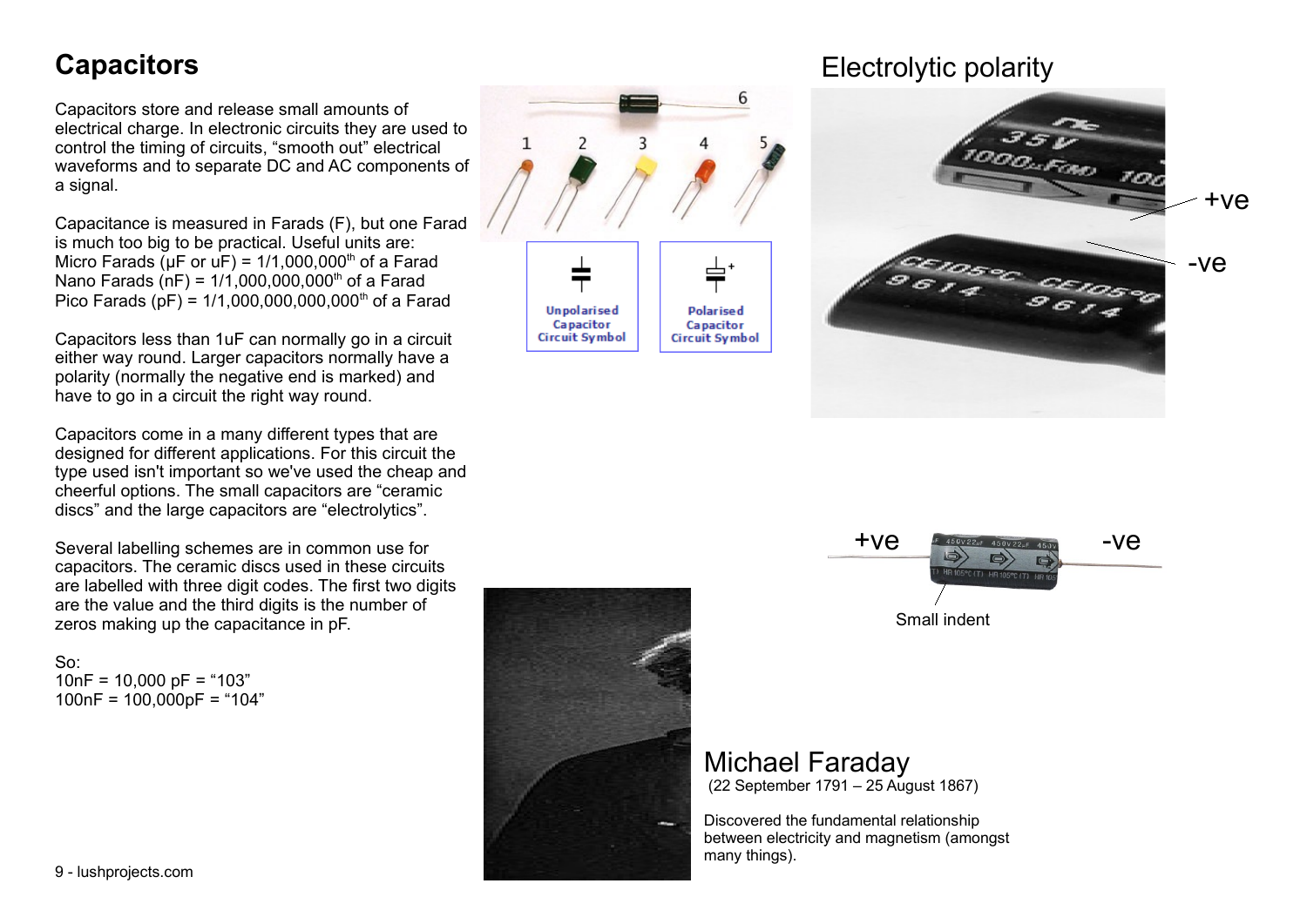#### **Experiments with a capacitor**

Build the circuit like this with the battery disconnected. Connect the battery and watch the LED.



 $\mathsf{\Sigma}\;$ σ e<br>≌ A P O ≶ା E R 9 Volt Flat & short-lead LED 10k LED 10k  $+$  $\pm$ Lift and move  $\pm$ 100i 100u

Remove the capacitor and put in in this circuit without shorting out the legs.



In the first circuit the capacitor charges up with current from the battery. The value of the resistor and the capacitor determine how quickly the charge builds up. As the capacitor charges it develops its own voltage that pushes against the battery. This reduces the flow of current and the LED goes out.

When the capacitor is moved in to the second circuit it discharges through the LED lighting it up.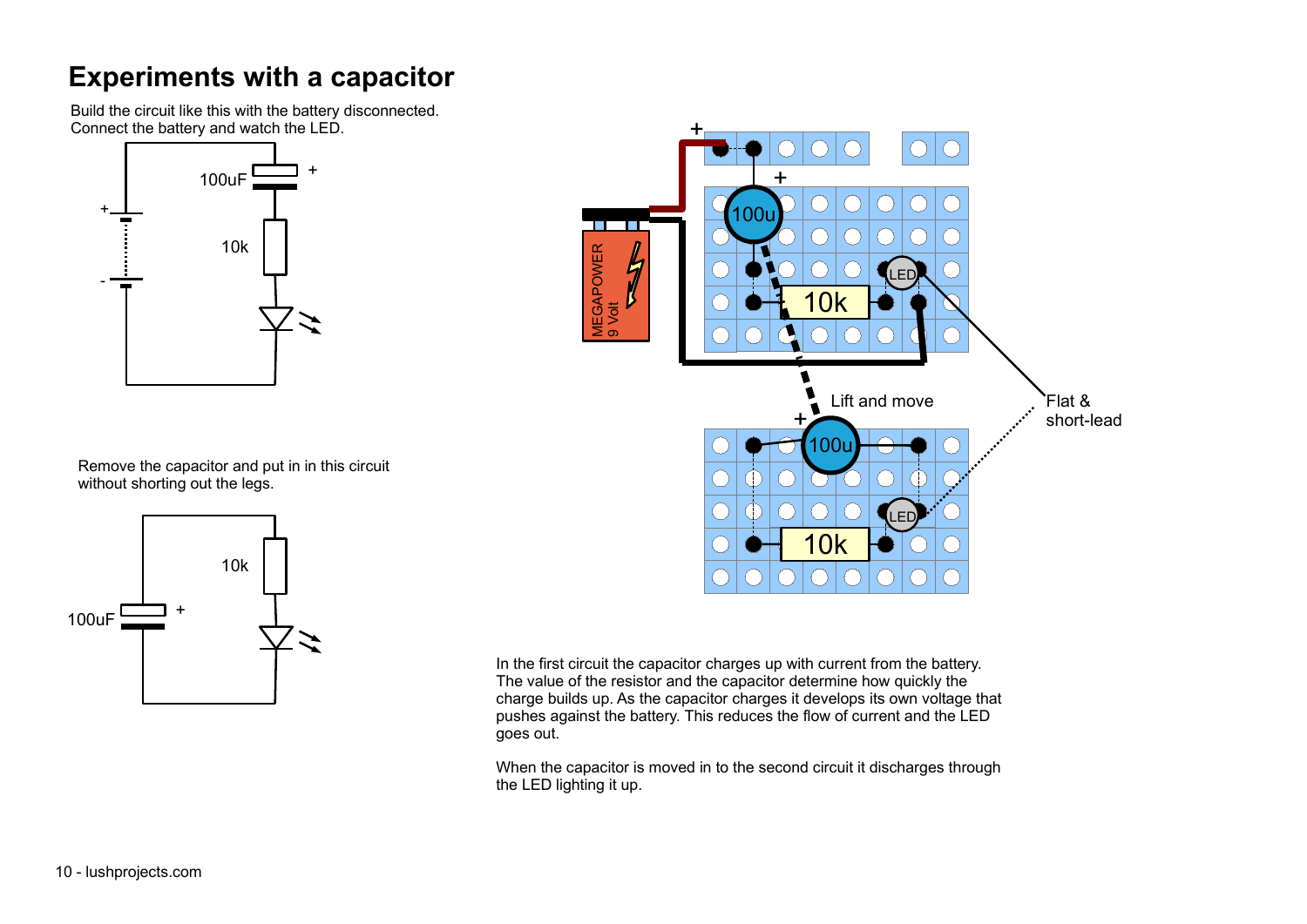# **Capacitors and transistors**

Building timing circuits that combine capacitors with transistors offer a number of advantages over just using capacitors on their own:

- the amplifying effect of the transistor can generate a clean "on/off" effect from the gently changing voltage on the capacitor

- the transistor can isolate the capacitor from other effects allowing signals to be controlled without changing the behaviour of the capacitor timing circuit.



Flying lead that can connect to the negative line



Build the circuit and then try connecting the flying lead to the negative line. The LED should go out momentarily and then relight. Disconnect then reconnect the flying lead to show this is repeatable.

-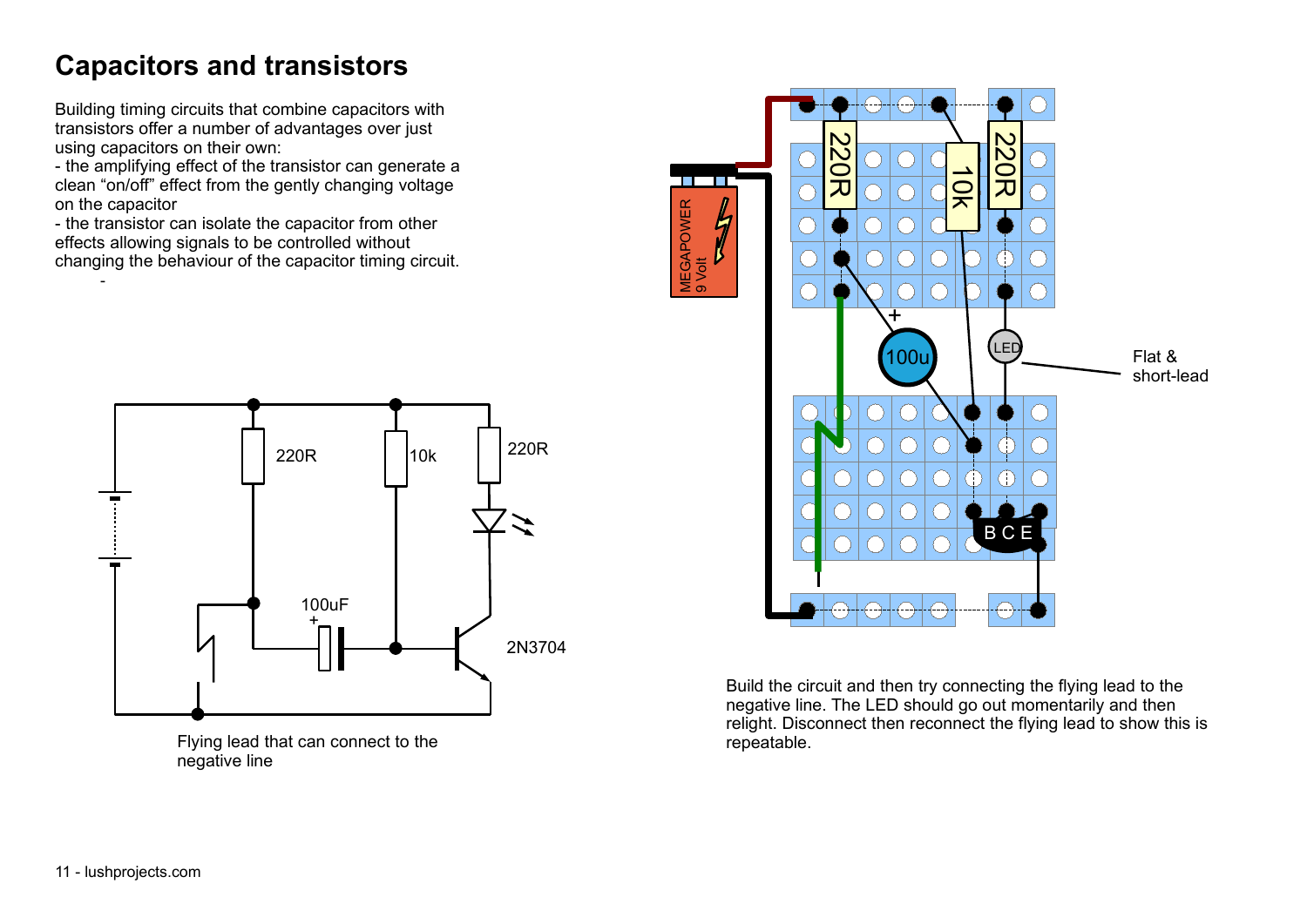#### **Times two**

With two copies of the previous circuit you can manually make an interesting effect.

Build two versions and then cross over the flying leads. Hold the end that is now on the left in your left hand and the other end in your right hand. Connect one lead (say the one in your right hand) to the negative line. The left hand light will go out. Now follow the rules: - if the right hand light is on connect the right hand lead to ground. If it is off then disconnect it.

- if the left hand light is on connect the left hand lead to ground. If it is off then disconnect it.

 $\geq$  σ e<br>≌ A P O ≶ା E R

9 Volt

This manually makes the two LEDs flash alternately.





Build the circuit and then try connecting the flying lead to the negative line. The LED should go out momentarily and then relight. Disconnect then reconnect the flying lead to show this is repeatable.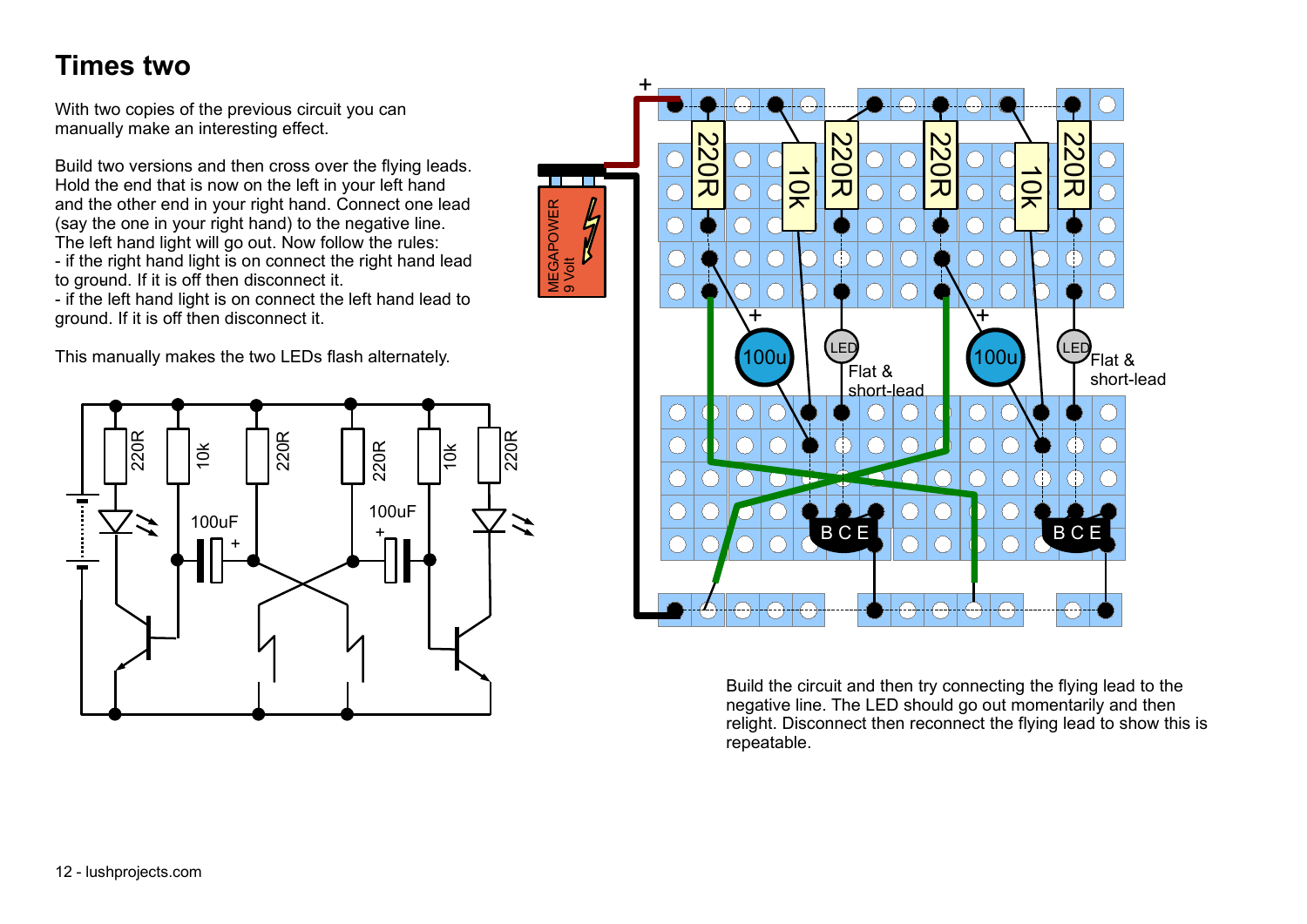# **Multivibrator**

Wouldn't it be useful if you could replace the manual fiddling with leads in the previous circuit with something automatic? Well, guess what – with a few simple changes you can.

In the circuit below we've removed two of the 220R resistors and instead cross-wired what were the flying leads in to the collectors of the opposite transistor. The two halves of the circuit now work automatically against each other. When the circuit is powered up the lights will flash.

 $\geq$  σ e<br>≌ A P O ≶ା E R

9 Volt

This circuit is known as a "multivibrator" and is the basis of a whole family of circuit designs. It also nicely illustrates the two sides to electronics:

1) understanding individual components and their function

2) Understanding how those components are used to create common building blocks.





For more experiments:

1) Try changing the values of one or both of the 10k resistors. Suggested alternatives are 22k or 4k7.

2) Try changing the values of one or both of the 100uF capacitors. Try 10uF instead.

Observe the result of these changes.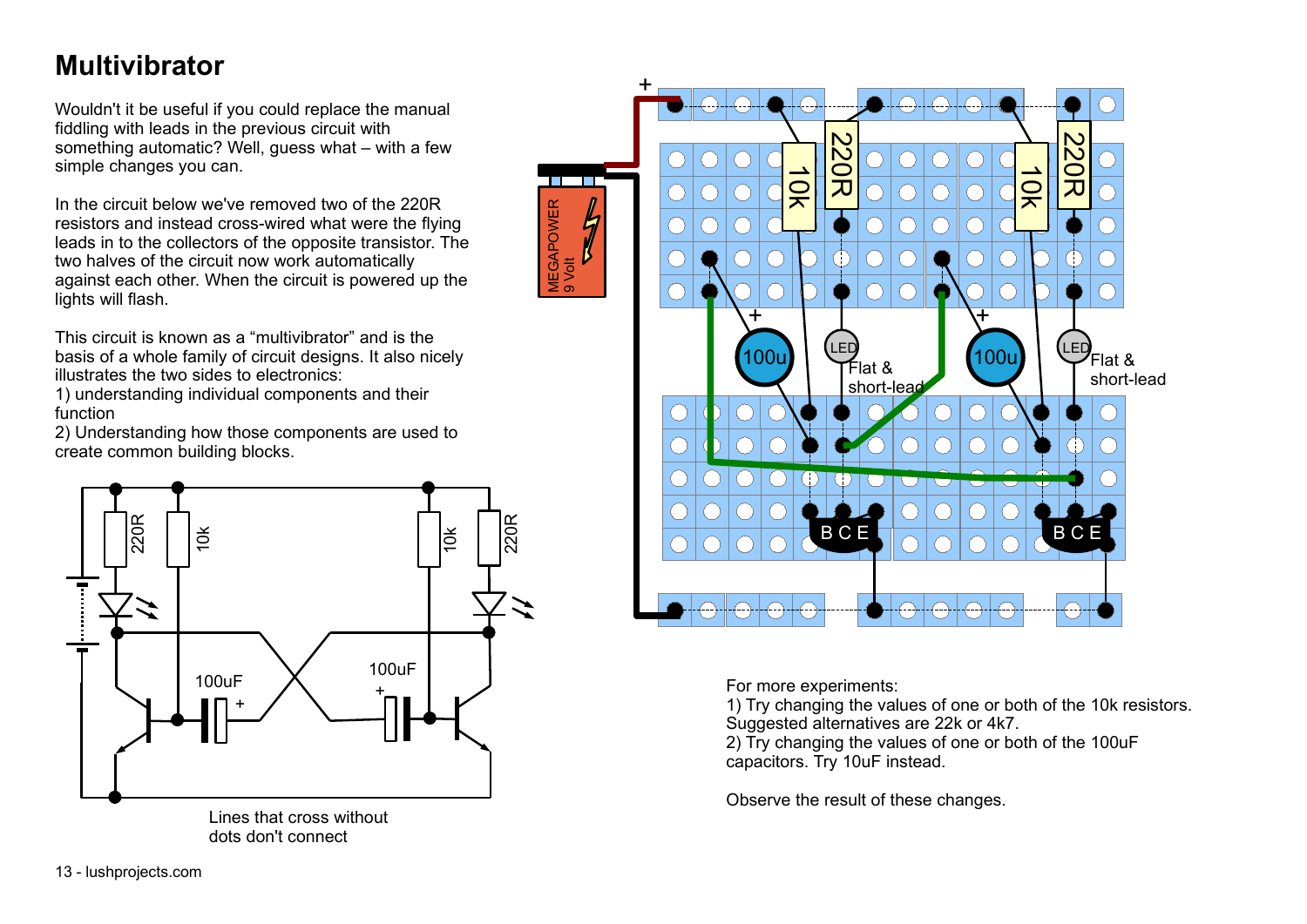### **Basic organ**

By swapping the capacitors for much smaller values we can change the frequency of oscillation of the circuit to make it much higher – in the range your ear can hear. By connecting a speaker to the output instead of an LED this creates a basic organ. Play the organ by touching the wire probes on a pencil line.

Note about capacitor marking

10nF = 10,000pF = Normally written as "103" on capacitor



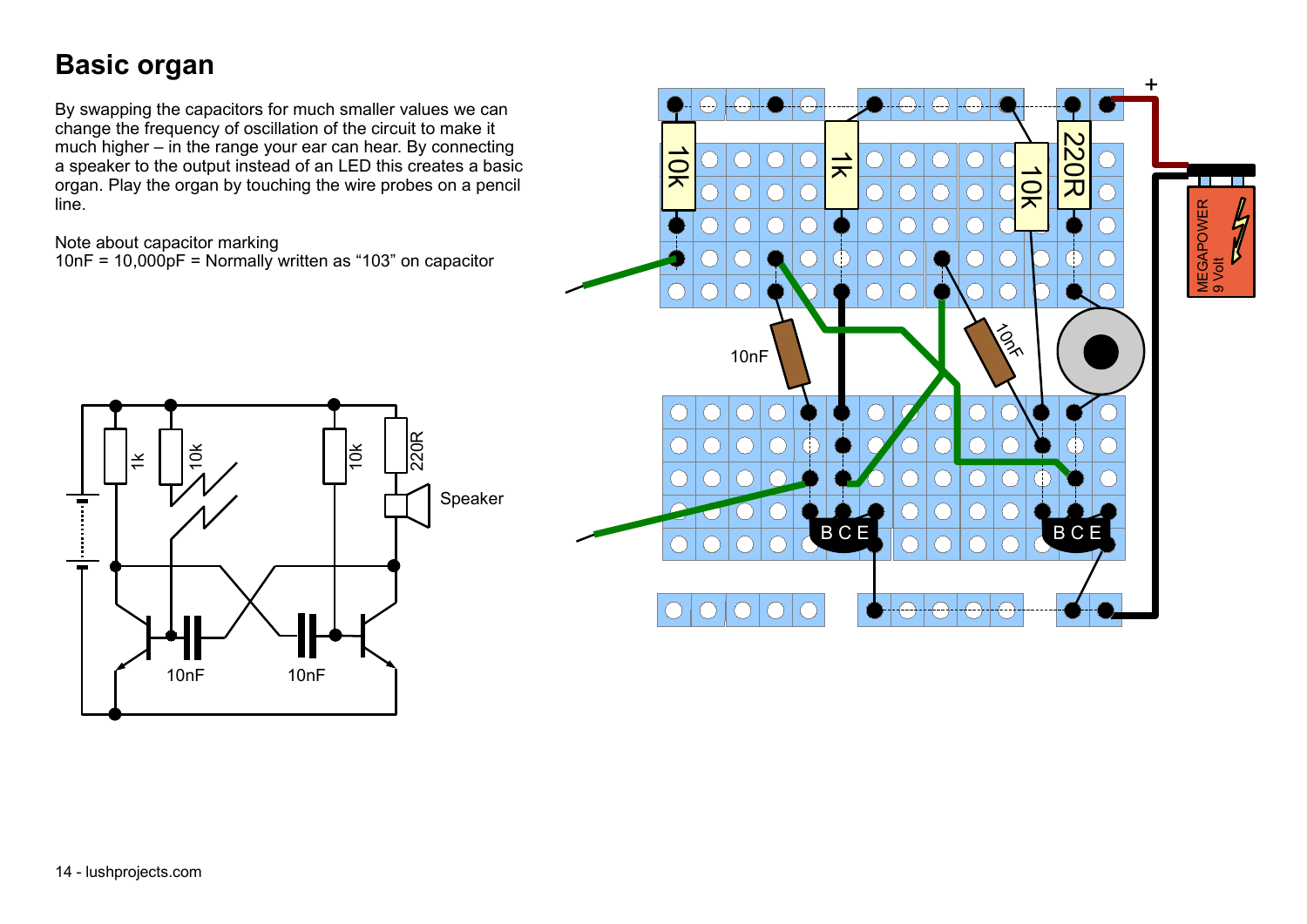#### **Integrated Circuits**

Integrated circuits ("ICs") are single packages that contain complete circuits consisting of many components. Today almost all ICs are silicon chips. Intel claims to have produced single ICs with 2,000,000,000 transistors.

For the last experiment we are going to use a "4017" decade counter. When this is driven from the output of a multivibrator it can be used to light LEDs in sequence producing a chain light effect.

Much of modern electronics is based on using ICs rather than discreet components. The skill lies in finding the right IC and understanding how to use it and its limitations. For example it's unusual to build multivibrators like the ones in these experiments in most designs – instead a timer IC like the famous "555" might be used.

#### **Note about IC Numbering**

*Numbering of ICs a pretty hit and miss. The "4017" is just the base name for the device. The full number will have other numbers or letters attached depending on which company makes it, what type of package it's put in and so on. You will often find lots of variants of the same IC with similar numbers. The IC in my parts kit says it's an "CD4017BE".*



Gordon Earle Moore (3 January 1929-)

Observed that the capacity of economically feasible ICs doubles approximately every 2 years.





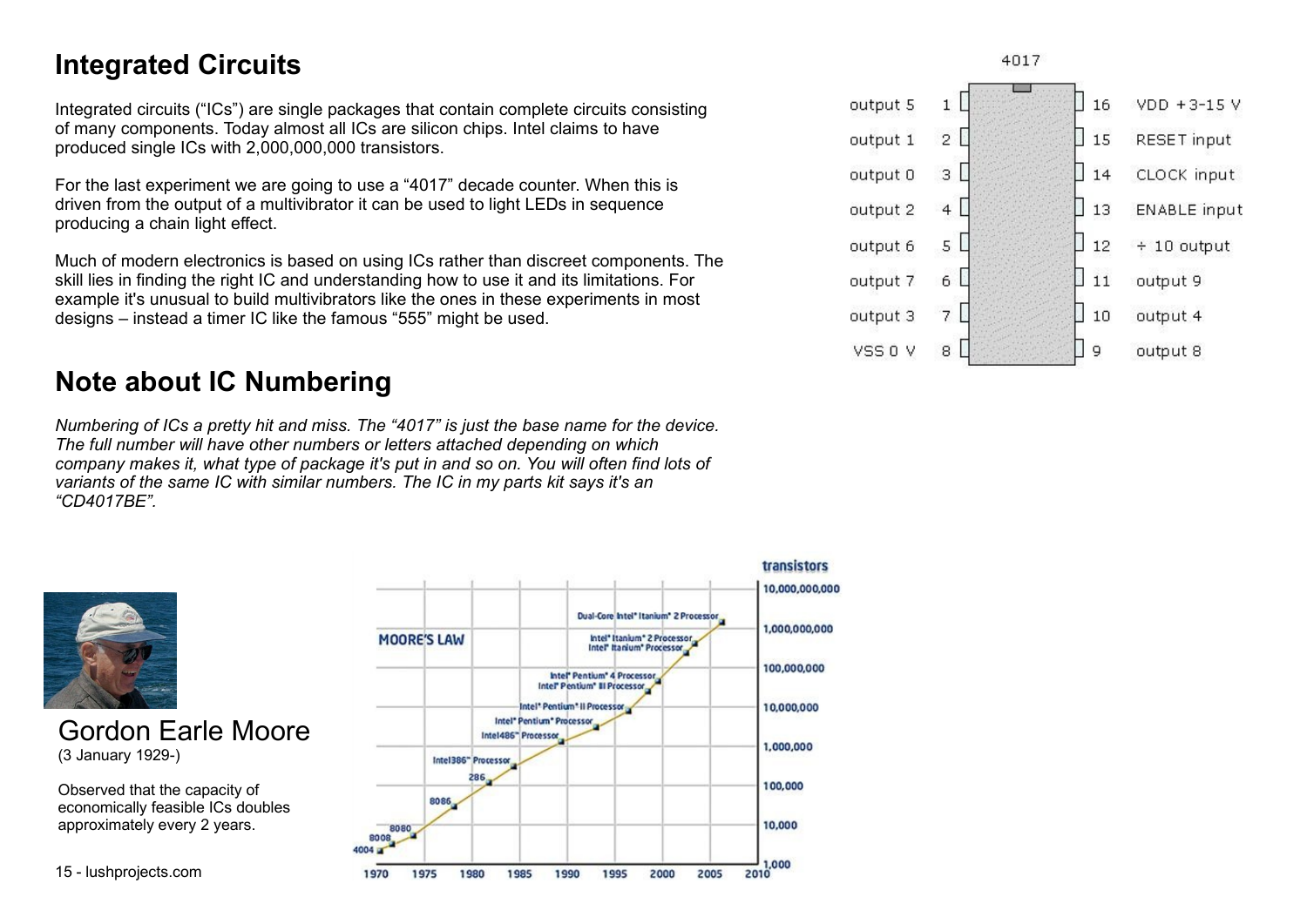#### **Chain Light Schematic**



 $7<sup>0</sup>$ 

 $8$ 

 $\vert$  10

 $\Box$  9

output 4

output 8

output 3

VSS 0 V